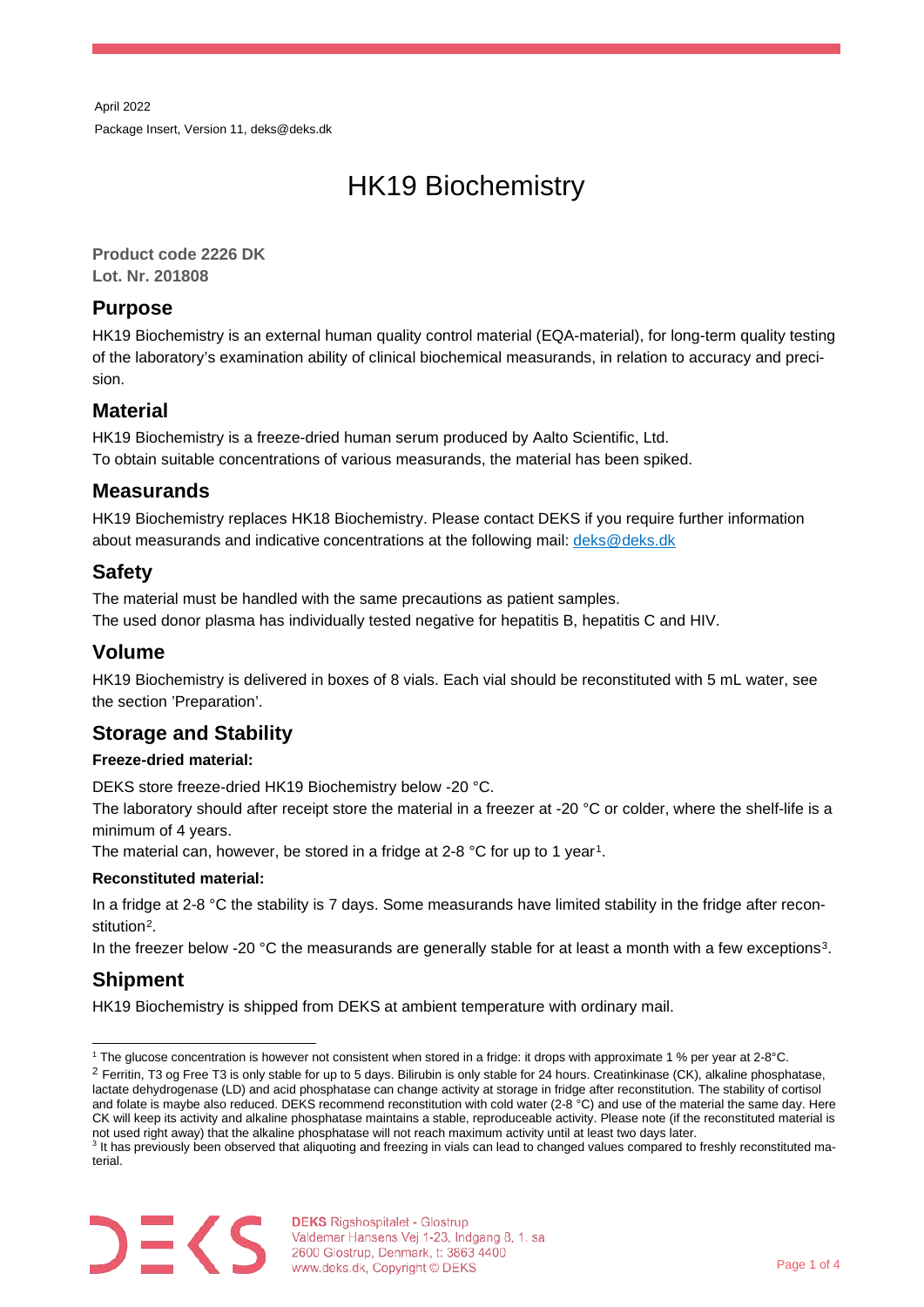# **Preparation**

HK19 Biochemistry is moved from freezer to fridge 1-7 days prior to reconstitution, as it is assumed that the fridge temperature allows proteins and enzymes to" re-fold" better into an active conformation.

HK19 Biochemistry is to be reconstituted with cold (2-8 °C) sterile, distilled or demineralized water following this guide:

#### **Reconstitution without weighing:**

- Take HK19 Biochemistry out of the fridge.
- Unscrew the cap and add 5,00 mL fresh sterile, distilled or demineralized cold water with a pipette or syringe.
- Replace the cap and mix the content of the glass in a turning device for half an hour.

#### **Reconstitution including weighing:**

- Take HK19 Biochemistry out of the fridge and dry condensation off the outside.
- Weigh the glass with a 2 decimals precision (a gram).
- Unscrew the cap and add 5,00 mL fresh sterile, distilled or demineralized cold water with a pipette or syringe.
- Replace the cap and mix the content of the glass in a turning device for half an hour.

The glass is weighed again after condensation is dried off (b gram). Check that b gram, minus a gram lies within the permitted limit 5,00  $\pm$  0,30 gram. If not, the test results are multiplied with the factor: F = (b-a + 0,30) / 5,30.

|  |  | HK19 Biochemistry, measurand list with indicative concentrations |
|--|--|------------------------------------------------------------------|
|  |  |                                                                  |

| <b>Measurand</b>                     | <b>IUPAC-code</b> <sup>4</sup> | Indicative<br>concentration | Unit   |
|--------------------------------------|--------------------------------|-----------------------------|--------|
| Active B12                           | <b>NPU27125</b>                | 140                         | pmol/L |
| Alanine transaminase (ALAT)          | NPU19651                       | 99                          | U/L    |
| Albumin (66 458)                     | NPU19673                       | 44,2                        | g/L    |
| Alkaline phosphatase                 | NPU19655                       | 129                         | U/L    |
| Amylase                              | <b>NPU53974</b>                | 64                          | U/L    |
| Amylase, pancreatic type             | NPU19653                       | 27                          | U/L    |
| Antitrypsin                          | NPU19692                       | 1,5                         | g/L    |
| ApoA1                                | NPU30480                       | 1,5                         | g/L    |
| ApoB                                 | NPU19215                       | 0.8                         | g/L    |
| Aspartate transaminase (ASAT)        | NPU19654                       | 145                         | U/L    |
| <b>Bilirubin</b>                     | NPU01370                       | 21,20                       | µmol/L |
| Bilirubin, Conjugated                | <b>NPU17194</b>                | 7,0                         | umol/L |
| Calcifediol+25-Hydroxyergocalciferol | NPU10267                       | 55                          | nmol/L |
| Calcium (II), total                  | NPU01443                       | 2,41                        | mmol/L |
| Calcium ion (free)                   | NPU01446                       | 1,32                        | mmol/L |
| Calcium ion (free) (pH = $7,40$ )    | <b>NPU04144</b>                | 1,03                        | mmol/L |
| Carbamide                            | NPU01459                       | 7,9                         | mmol/L |
| Chloride                             | NPU01536                       | 109                         | mmol/L |
| Cholesterol + ester                  | NPU01566                       | 4                           | mmol/L |
| Cholesterol + ester, HDL             | NPU01567                       | 1                           | mmol/L |
| Cholesterol + ester, LDL             | NPU01568                       | $\overline{2}$              | mmol/L |
| Chorionic Gonadotropin, hCG          | NPU01572                       | 50                          | IU/L   |
| Cobalamin                            | NPU01700                       | 525                         | pmol/L |
| Cortisol                             | NPU03247                       | 229                         | nmol/L |
| C-reactive protein (CRP)             | <b>NPU19748</b>                | 24,7                        | mg/L   |
| Creatine kinase, total               | NPU19656                       | 230                         | U/L    |
| Creatininium                         | NPU18016                       | 115                         | umol/L |

<span id="page-1-0"></span><sup>4</sup> The stated IUPAC-codes are suggested, as many measurands have several NPU-numbers.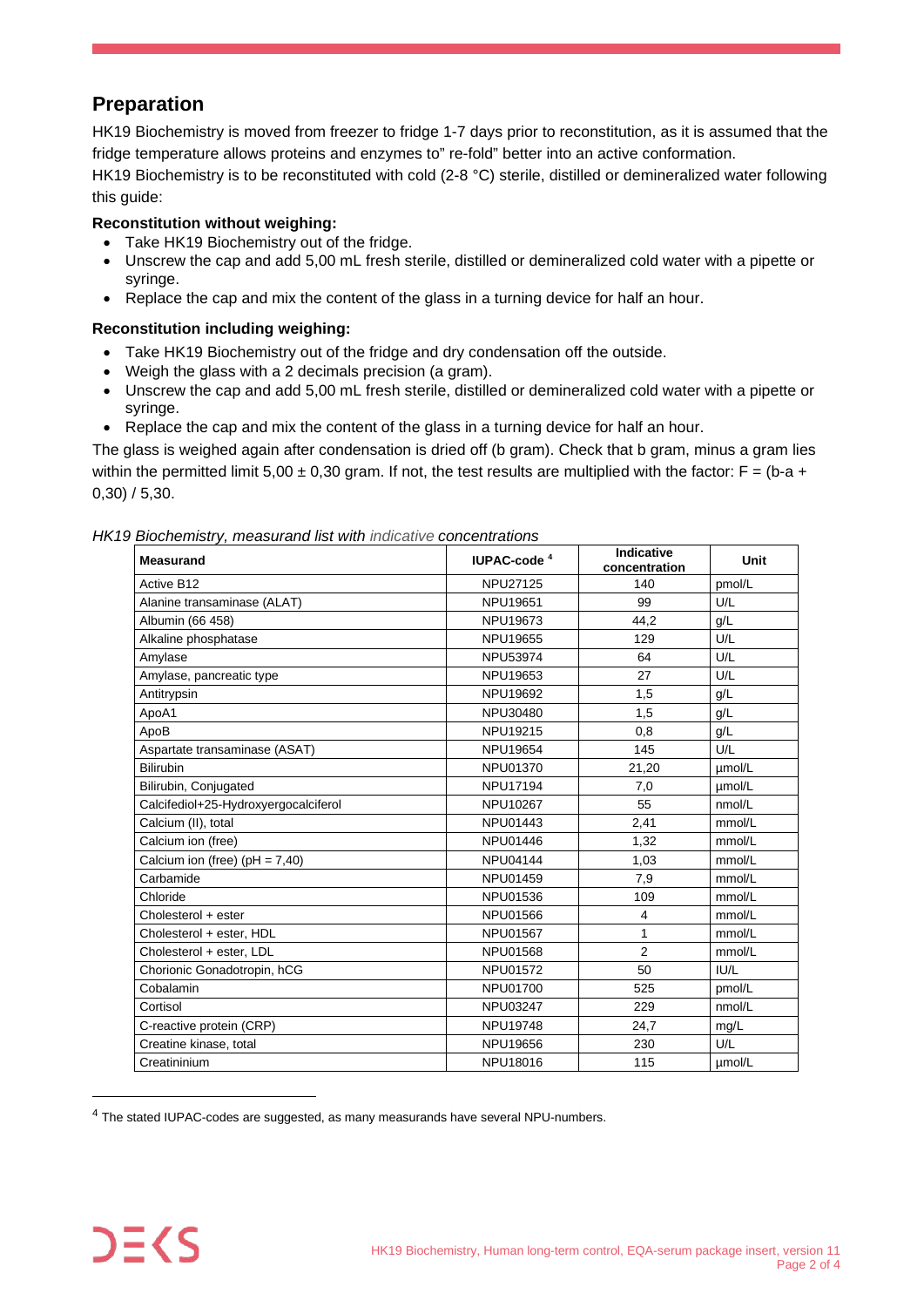| <b>Measurand</b>                                                  | IUPAC-code <sup>4</sup> | Indicative<br>concentration | Unit      |
|-------------------------------------------------------------------|-------------------------|-----------------------------|-----------|
| <b>Cystatine C</b>                                                | NPU23745                | 1,19                        | mg/L      |
| Estradiol                                                         | NPU01972                | 0,97                        | nmol/L    |
| Ferritin                                                          | NPU19763                | 402,3                       | µg/L      |
| Folate                                                            | NPU02070                | 16,7                        | nmol/L    |
| Follitropin (FSH)                                                 | NPU04014                | 5,8                         | IU/L      |
| Gamma-Glutamyltransferase (GGT)                                   | DNK05119                | 128                         | U/L       |
| Glucose                                                           | NPU02192                | 6,63                        | mmol/L    |
| Haptoglobin (86018)                                               | NPU19788                | 1,4                         | g/L       |
| Homocysteine (total)                                              | NPU04073                | 8,6                         | umol/L    |
| Hydrogen ion (pH 37 °C)                                           | NPU03995                | 7,02                        |           |
| Immunoglobulin A                                                  | NPU19795                | 2                           | g/L       |
| Immunoglobulin G                                                  | NPU19814                | 11                          | g/L       |
| Immunoglobulin G1                                                 | NPU19817                | 7,8                         | g/L       |
| Immunoglobulin G2                                                 | NPU19818                | 2,8                         | g/L       |
| Immunoglobulin G3                                                 | NPU19819                | 0,3                         | g/L       |
| Immunoglobulin G4                                                 | NPU19820                | 0,5                         | g/L       |
| Immunoglobulin M                                                  | NPU19825                | 1                           | g/L       |
| Iron                                                              | <b>NPU02508</b>         | 21                          | umol/L    |
| Lactate dehydrogenase                                             | NPU19658                | 165                         | U/L       |
| Lipoprotein Lipase                                                | DNK05195                |                             | U/L       |
| Lithium ion                                                       | NPU02613                | 0,87                        | mmol/L    |
| Lutropin (LH)                                                     | NPU02618                | 5,7                         | IU/L      |
| Magnesium (II)                                                    | <b>NPU02647</b>         | 1,0                         | mmol/L    |
| Myoglobin                                                         | NPU19865                | 27                          | $\mu$ g/L |
| Orosomucoid                                                       | NPU19873                | 1,0                         | g/L       |
| Phosphate                                                         | NPU03096                | 1,3                         | mmol/L    |
| Potassium ion                                                     | NPU03230                | 4,08                        | mmol/L    |
| Progesterone                                                      | NPU03242                | 3,88                        | nmol/L    |
| Prostata specific antigen (PSA)                                   | NPU08669                | 0,30                        | µg/L      |
| Protein                                                           | NPU03278                | 70                          | q/L       |
| Sexual-hormone-binding-globulin (SHBG)                            | NPU03419                | 43,5                        | nmol/L    |
| Sodium ion                                                        | NPU03429                | 141                         | mmol/L    |
| Solute, osmolality                                                | NPU03433                | 321                         | umol/g    |
| SuPAR (Urokinase plasminogen activator surface receptor(soluble)) | NPU58996                | 2,15                        | ng/mL     |
| Testosterone, total                                               | NPU03543                | 10                          | nmol/L    |
| Thyroid peroxidase antibody                                       | NPU20041                | 38                          | KIU/L     |
| Thyrotropin (TSH)                                                 | NPU03577                | 1,3                         | mIU/L     |
| Thyroxine(free), T4 free                                          | NPU03579                | 12,9                        | pmol/L    |
| Thyroxine, T4                                                     | NPU03578                | 86                          | nmol/L    |
| Transferrin                                                       | NPU26470                | 3                           | g/L       |
| Triacylglycerol lipase                                            | NPU57165                | 33                          | U/L       |
| Triglyceride                                                      | NPU04094                | 1                           | mmol/L    |
| Triiodothyronine(frit), T3 free                                   | NPU03625                | 2,6                         | pmol/L    |
| Triiodothyronine, T3                                              | NPU03624                | 1,1                         | nmol/L    |
| Urate                                                             | NPU09356                | 300,0                       | umol/L    |
| Zinc (II)                                                         | NPU03768                | 19                          | umol/L    |